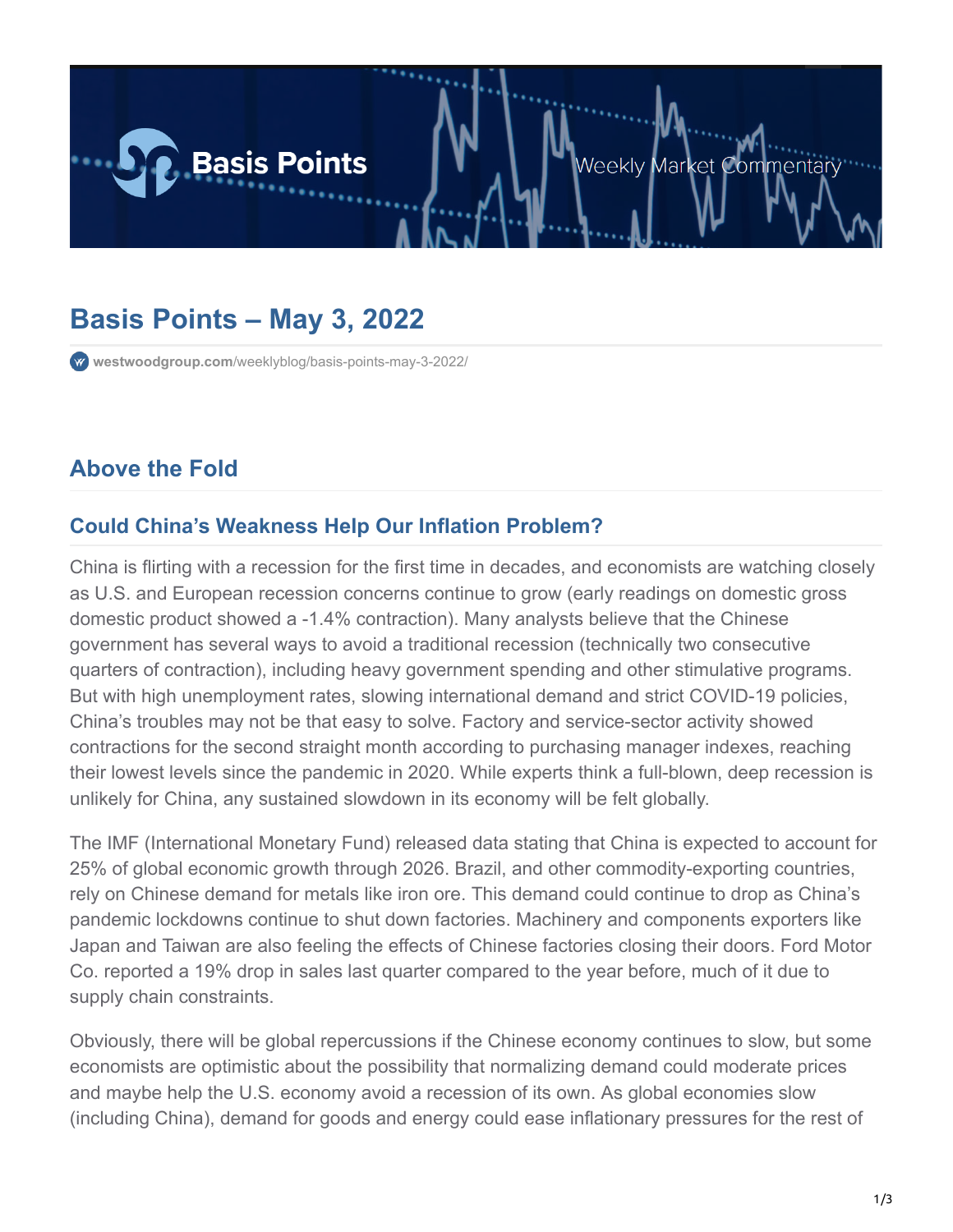the world. At the same time, declining global growth may have at least some impact on the Federal Reserve, possibly slowing the interest rate hikes they have planned for the rest of the year.

# **Three Things**

#### **Does It Make Sense to Go "Off-Grid"?**

You've likely heard friends or family vow to deactivate social media accounts and go "off-grid," but is it actually worth it? According to several studies, many people who have chosen to cut at least one social media platform out of their lives say they are getting better sleep, have more free time, and have less anxiety than before they left social media. So, while shutting down all your digital connections might not be easy, reducing one's social media burden seems to improve overall happiness … even if fewer people remember your birthday.

#### **There's Still Upward Pressure on Food Prices**

Corn and soybean prices have reached near-record highs and don't show any signs of slowing down. The cost for soybeans is up 27% this year so far and up 37% for corn. With corn and soybeans being major ingredients for so many different foods and goods, these price increases are being felt by consumers just looking to buy the necessities. And since prices for these core ingredients are expected to remain elevated, the average consumer will likely need to tighten or augment their grocery budgets this year.

### **Amazon's and Other Tech Giants' Earnings May Be Misinterpreted**

Amazon stocks dropped 10% late last week before leveling out a bit higher. This dip comes after projecting a slower Q2 than stockholders were hoping to see. The projection is not drastically lower than it should be, the problem is that investors have gotten used to the massive revenue during the pandemic. Amazon CEO Andy Jassy said in a letter to shareholders that they "… realized the equivalent of three years' forecasted growth in about 15 months." Investors will have to modulate their expectations and get used to a more normal earnings growth pattern for the company moving forward, and that may take a little getting used to.

## **In the Know**